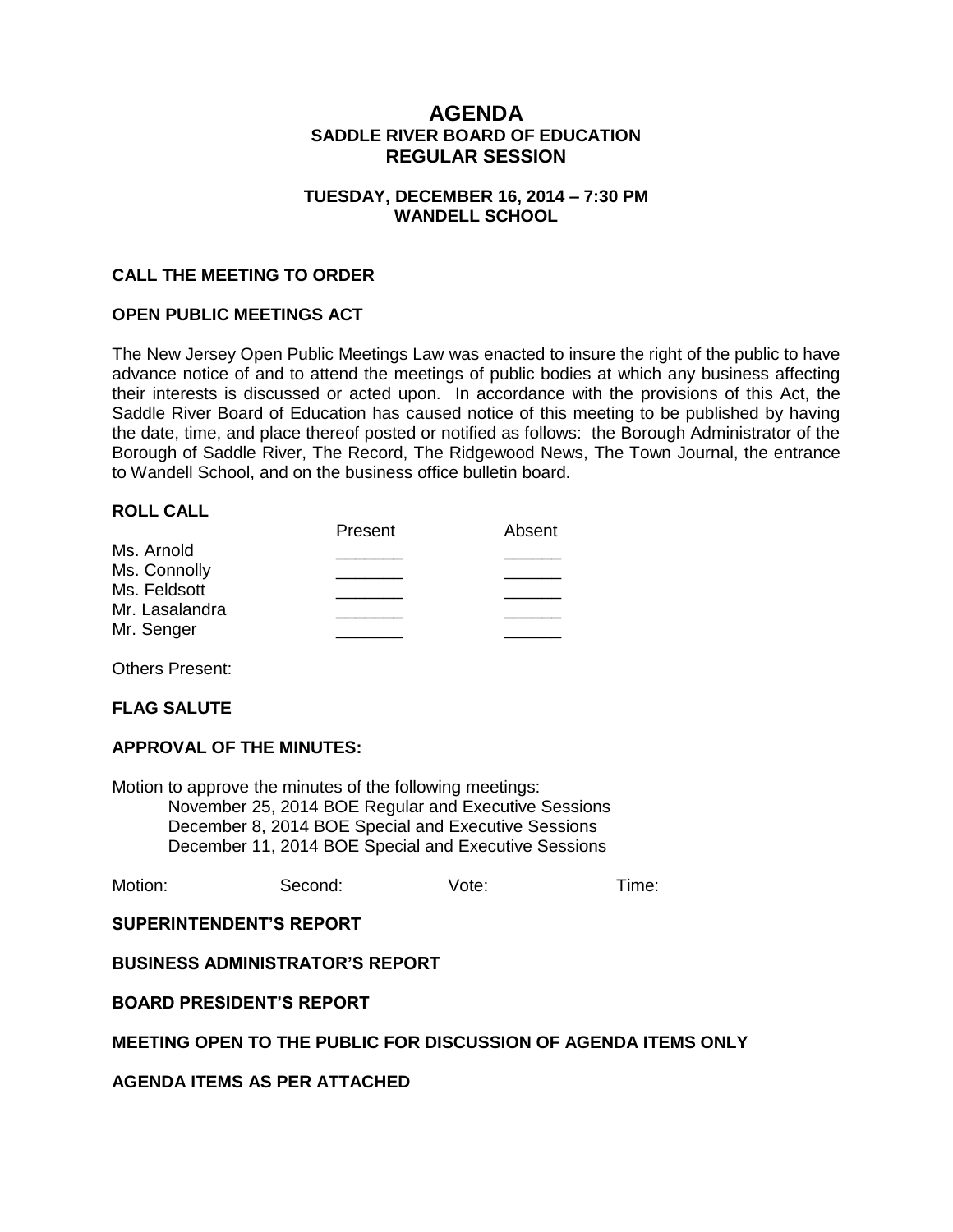## **COMMITTEE REPORTS**

- 1. Finance/Budget Committee
- 2. Board Communications Committee
- 3. Technology Committee
- 4. Curriculum Committee
- 5. Renovation Committee
- 6. Wandell School Recreation Committee
- 7. Liaisons: Ramsey Board of Education Northern Highlands Board of Education
- 8. Home and School Association
- 9. New Jersey School Boards Association/NJSBA Legislative Committee
- 10. Policy Committee
- 11. Health, Well-being, Safety and Transportation Committee
- 12. Liaison to Mayor and Council
- 13. Negotiations Committee
- 14. Search Committee

## **COMMENTS BY THE PUBLIC ON NON-AGENDA ITEMS**

## **MOTION TO ENTER EXECUTIVE SESSION**

WHEREAS Section 8 of the Open Public Meetings Act, Chapter 231, PL 1975, permits the exclusion of the public from a meeting in certain circumstances and

WHEREAS the Board is of the opinion that such circumstances presently exist

BE IT RESOLVED by the Saddle River Board of Education that:

 The public shall be excluded from discussion of the hereinafter-specified subjects: The general nature of these subjects is: Personnel, Litigation

It is anticipated at this time that the above-stated subject matters will be made public when the Board determines them to be no longer prejudicial or when the board takes formal action.

Motion: Second: Vote: Time:

## **MOTION TO ADJOURN EXECUTIVE SESSION AND MEETING**

Motion: Second: Vote: Time: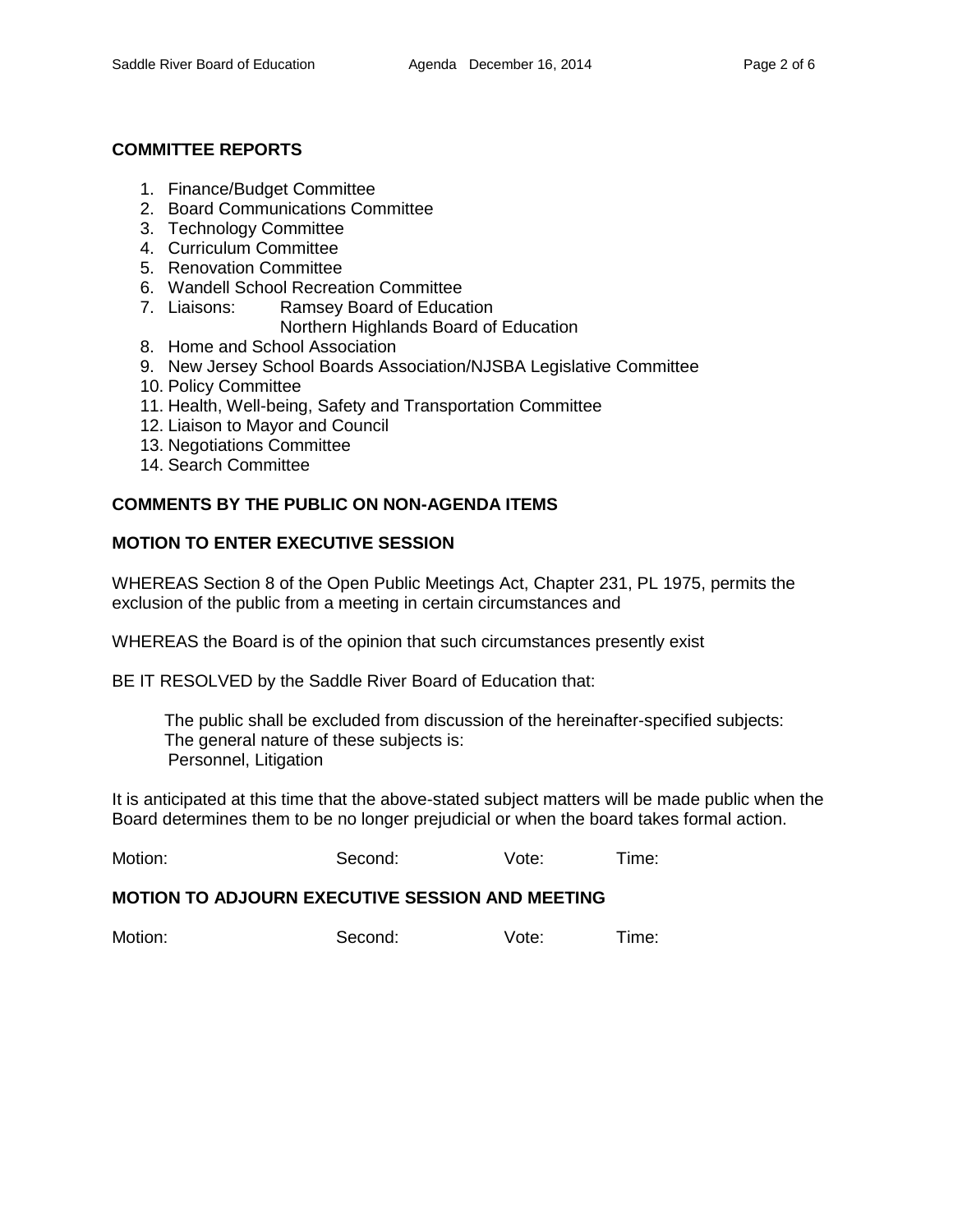## **SADDLE RIVER BOARD OF EDUCATION TUESDAY, DECEMBER 16, 2014 RESOLUTIONS – SUMMARY**

## **ADMINISTRATION**

A-802 Second Reading – Saddle River School District Policies A-803 Acceptance of Donation from Wandell School Education Foundation A-804 Approval to Amend the Saddle River Long Range Facilities Plan A-805 Acceptance of Waiver – Extension of QSAC Review

## **HUMAN RESOURCES**

HR-1126 Job Description – Vice-Principal

## **EDUCATION**

E-775 ESY – Special Education – GW Middle School, Ridgewood, NJ – 2014 E-776 Auditory Process Testing – HUMC E-777 Tuition – Special Education – Clear View School – 2014-2015

## **FINANCE**

F-2172 Payment of Bills – December 2014

F-2173 Line Item Certification

F-2174 Appropriation Transfers – November 2014

F-2175 Board Secretary Report – November 2014

F-2176 Treasurer Report – November 2014

F-2177 Agreement – Treasurer and Board Secretary Report

F-2178 Travel – Huston

F-2179 Transfer from Capital Reserve to Capital Outlay Account (1)

F-2180 Transfer from Capital Reserve to Capital Outlay Account (2)

F-2181 Transfer from Capital Reserve to Capital Outlay Account (3)

F-2182 Transfer from Capital Reserve to Capital Outlay Account (4)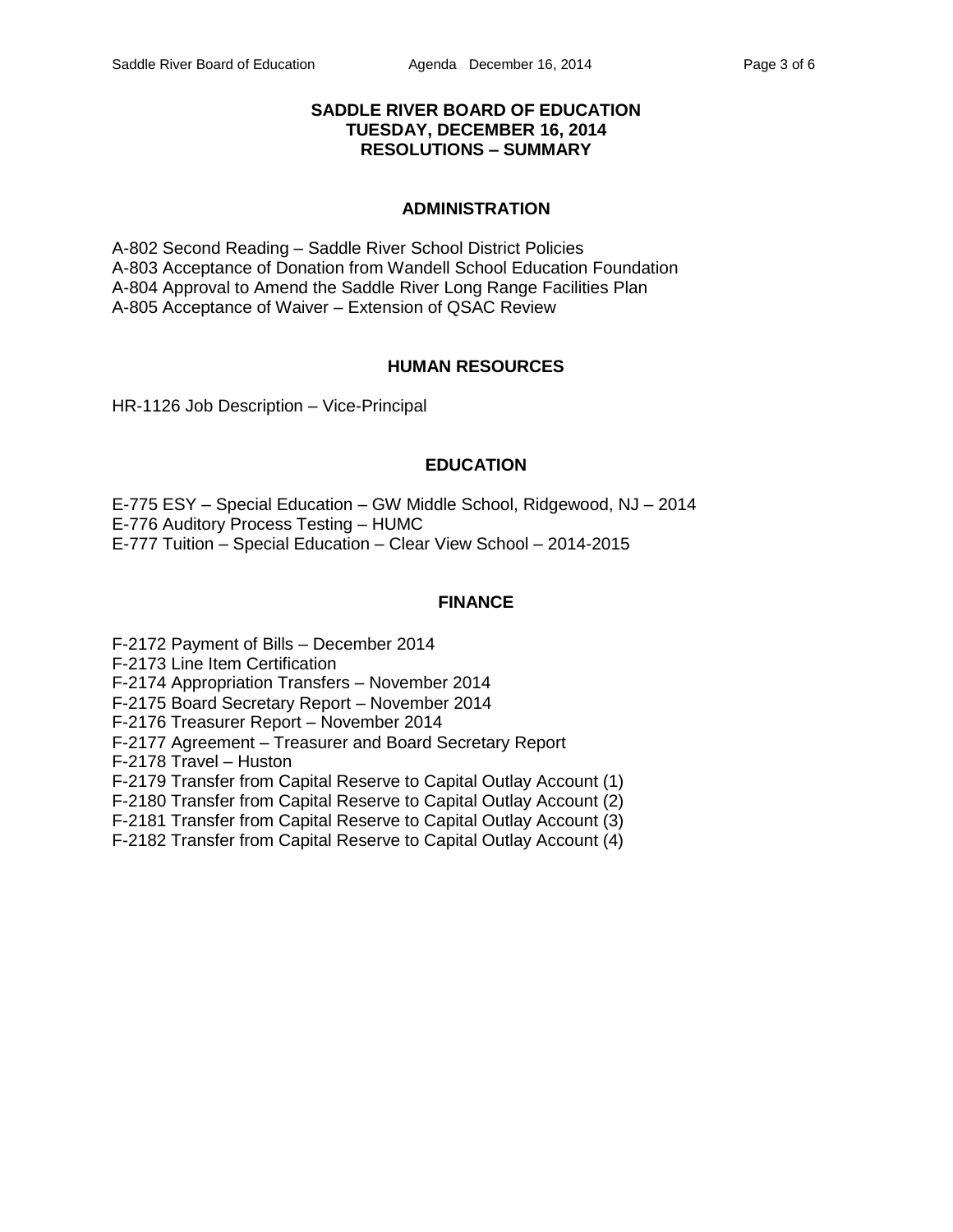# **ADMINISTRATION**

# **A-802 SECOND READING – SADDLE RIVER SCHOOL DISTRICT POLICIES**

BE IT RESOLVED to approve the second reading of the Saddle River Board of Education policies as customized for the Saddle River School District by the New Jersey School Boards Association and filed in the Board Policy Book on file in the Saddle River School District administrative offices.

## **A-803 ACCEPTANCE OF DONATION FROM WANDELL EDUCATION FOUNDATION**

BE IT RESOLVED that the Saddle River Board of Education graciously accepts a donation from Wandell School Education Foundation in the amount of \$8,732.46 to be used for Phase II of Wandell School's iPad Initiative (cases, apps and charging stations).

## **A-804 APPROVAL TO AMEND THE SADDLE RIVER SCHOOL DISTRICT LONG RANGE FACILITY PLAN**

BE IT RESOLVED to approve the amendment of the Saddle River School District Long Range Facilities Plan to include a total roof replacement project.

## **A-805 ACCEPTANCE OF WAIVER - EXTENSION OF QSAC REVIEW**

BE IT RESOLVED that since the Saddle River School District remains a high performing district in accordance with QSAC metrics for 2014-2015, it accepts a waiver from the NJ Department of Education granting a three-year extension on its full QSAC review.

## ALL ADMINISTRATION MOTIONS BUNDLED FOR SINGLE VOTE:

Motion: Second: Second: Vote:

## **HUMAN RESOURCES**

## **HR-1126 JOB DESCRIPTION – VICE-PRINCIPAL**

BE IT RESOLVED, upon the recommendation of the Superintendent, that the Saddle River Board of Education approves the creation of a new Job Description for the title "Vice-Principal" which position will be responsible to the Principal/Superintendent.

## ALL HR MOTIONS BUNDLED FOR SINGLE VOTE:

| Motion:             | Second: |  |
|---------------------|---------|--|
| Roll Call Vote: RA: |         |  |

## **EDUCATION**

## **E-775 ESY – SPECIAL EDUCATION – GEORGE WASHINGTON MIDDLE SCHOOL – RIDGEWOOD, NJ – SUMMER 2014**

BE IT RESOLVED to approve payment for extended school year-related costs assessed by the Ridgewood Board of Education in the amount of \$479.00 for one Saddle River special education student.

## **E-776 AUDITORY PROCESS TESTING – HACKENSACK UNIVERSITY MEDICAL CENTER**

BE IT RESOLVED to approve the Hackensack University Medical Center – Department of Audiology to provide an Auditory Processing/Hearing Acuity Evaluation for a Saddle River Special Education student for a fee not to exceed \$769.00.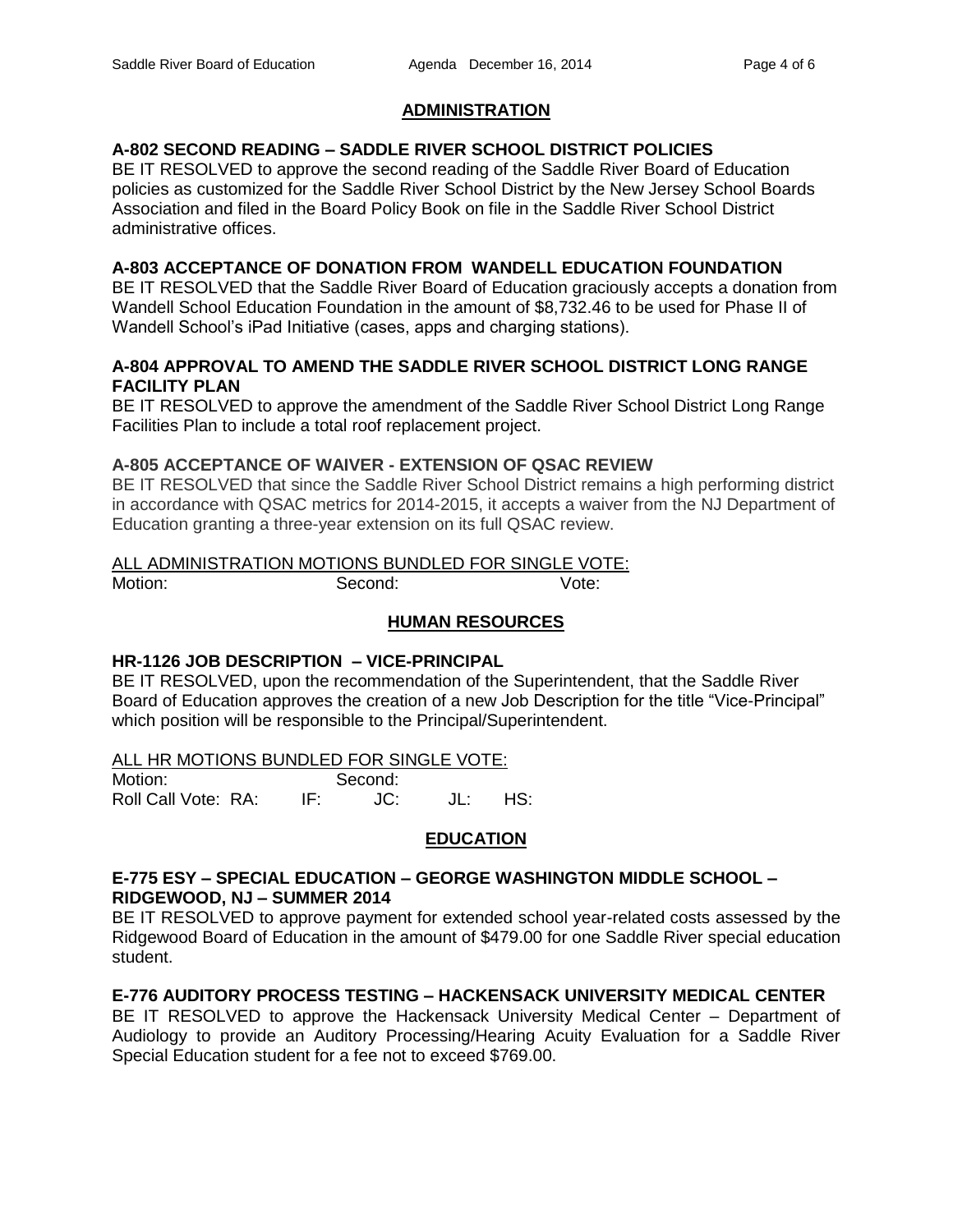## **E-777 TUITION – SPECIAL EDUCATION – CLEAR VIEW SCHOOL - 2014-2015**

BE IT RESOLVED that the Saddle River Board of Education authorizes the placement of one Saddle River special education student, to attend Clear View School in Briarcliff Manor, NY, for the school year 2014-2015, beginning December 8, 2014 through June 30, 2015 in an amount of \$44,017.

ALL EDUCATION MOTIONS BUNDLED FOR SINGLE VOTE: Motion: Second: Second: Vote:

#### **FINANCE**

## **F-2172 PAYMENT OF BILLS – DECEMBER 2014**

BE IT RESOLVED that the payment of bills for December 2014 as per the bill lists on file in the business office be approved.

#### **F-2173 LINE ITEM CERTIFICATION**

BE IT RESOLVED that in compliance with NJAC 6:20-2A-10(e) that the Board of Education certifies that no major account or fund has been over-expended and that as of this report, sufficient funds are available to meet the District's financial obligations for the remainder of the fiscal year.

## **F-2174 APPROPRIATION TRANSFERS – NOVEMBER 2014**

BE IT RESOLVED that the appropriation transfers for the month of November 2014 as per the list on file in the business office be approved.

## **F-2175 BOARD SECRETARY REPORT – NOVEMBER 2014**

BE IT RESOLVED that the Reports of the Board Secretary for the month of November 2014 be approved.

## **F-2176 TREASURER REPORT – NOVEMBER 2014**

BE IT RESOLVED that the Treasurer's Report for the month of November 2014 be approved.

## **F-2177 AGREEMENT – TREASURER'S AND BOARD SECRETARY'S REPORTS**

BE IT RESOLVED that the Saddle River Board of Education states that the Report of the Treasurer of School Moneys and the Report of the Secretary of the Board of Education for the month of November 2014 are in agreement and on file in the Board Secretary's Office.

## **F-2178 TRAVEL – HUSTON**

BE IT RESOLVED that the Saddle River Board of Education approves the following staff travel:

- Who: Bonnie Huston
- What: Workshop "Effectively Dealing with Disruptive Students"
- Where: Fairfield, NJ
- When: January 20, 2015
- Why: Professional Development
- Costs: Mileage and tolls: approximately \$14.00

Registration: \$229.00

Total: \$243.00 (estimated)